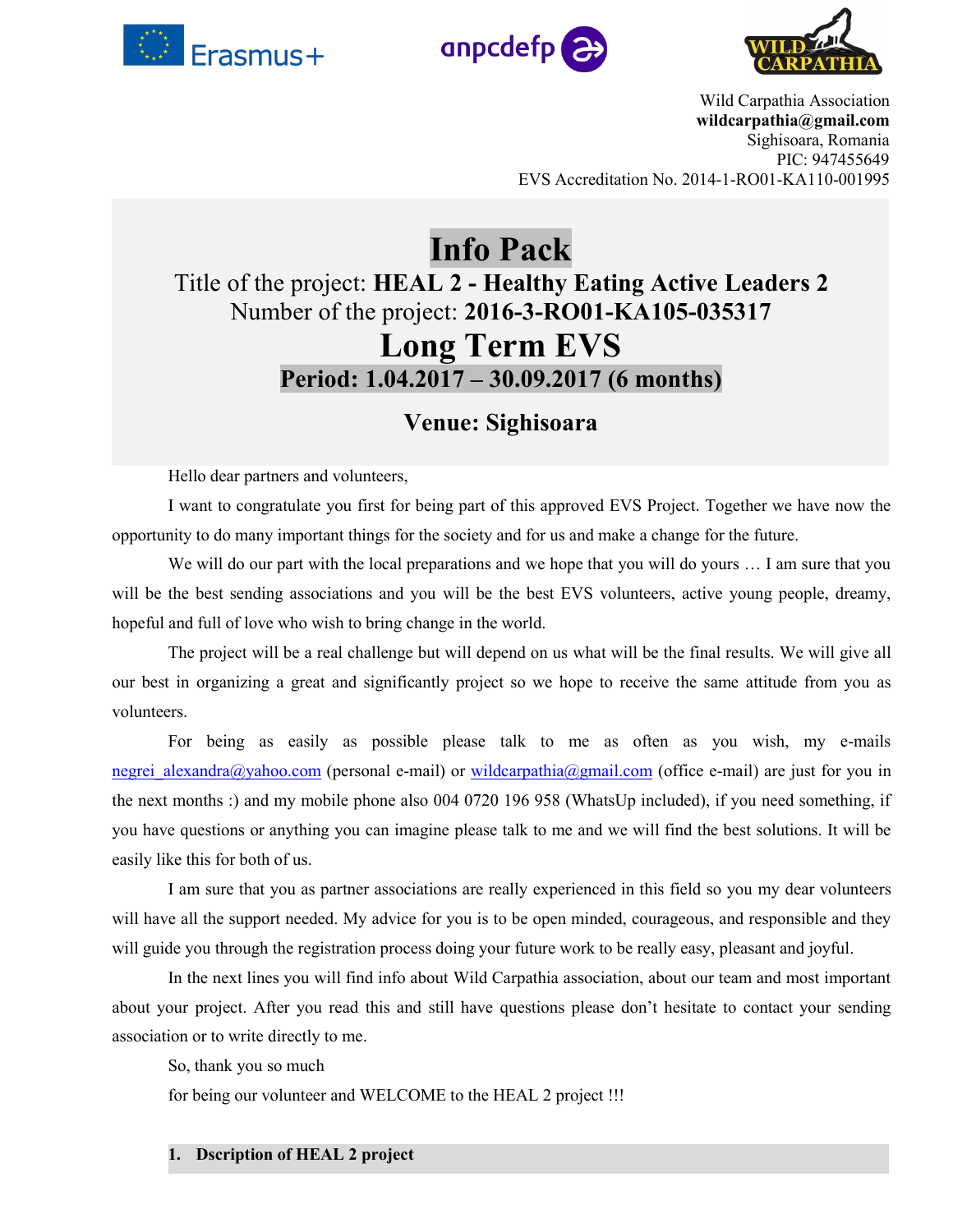





In a European society in which the concern for re connection between the education and the labor market is increasingly present project HEAL 2 offers a fresh perspective on learning trough sport activities as solutions and practical workshops and experimental promoting of a healthy lifestyle and their elements follow developing entrepreneurial skills and overcoming barriers in cross-linking with others from different backgrounds and cultures.

HEAL 2 will be an EVS group stage (lasting 6 months, held in the town of Sighisoara in Romania) in which will take part 8 young Europeans from Denmark, Estonia, Macedonia and Italy. The EVS volunteers will develop the following activities:

1) Practical workshops "What it means to be healthy?"

2) Interactive sport workshops with children and teenagers (practicing English for all)

3) Local campaigns promoting the importance of adopting a healthy lifestyle

4) Public events to promote volunteering and Erasmus + opportunities

Project objectives:

- Raising awareness about the quality and importance of a healthy lifestyle for the 8 volunteers during the 6 months of the project

- Developing among the 8 volunteers the necessary skills for entering into the labor market in areas complementary with health

- Achieving a minimum of 200 local youth beneficiaries and informing them about the project topic - physical, psychological and mental well being and promoting the importance of volunteering and the concept of "healthy lifestyle"

## **2. About Wild Carpathia association**

Wild Carpathia is an NGO created in 2013 by a group of young people who wished to do everything necessary for changing the world and bringing hope in the people's life.

We are specialized in working with people on all ages in many fields connected with the human well being. Therefore we decided to apply on Erasmus + Program and give the opportunity for the foreign young people to join us also. As large is the team so are the results more meaningful.

This will be our 11th EVS project so we wish to improve our work and to make it as good as possible! Our team is really good prepared so we hope to gain like this a great reputation so in the future to organize many more projects. Our web-site is www.wildcarpathia.org.

We have a Facebook profile – Wild Carpathia - <https://www.facebook.com/wildcarpathia> - and the official website [www.wildcarpathia.org.](http://www.wildcarpathia.org)

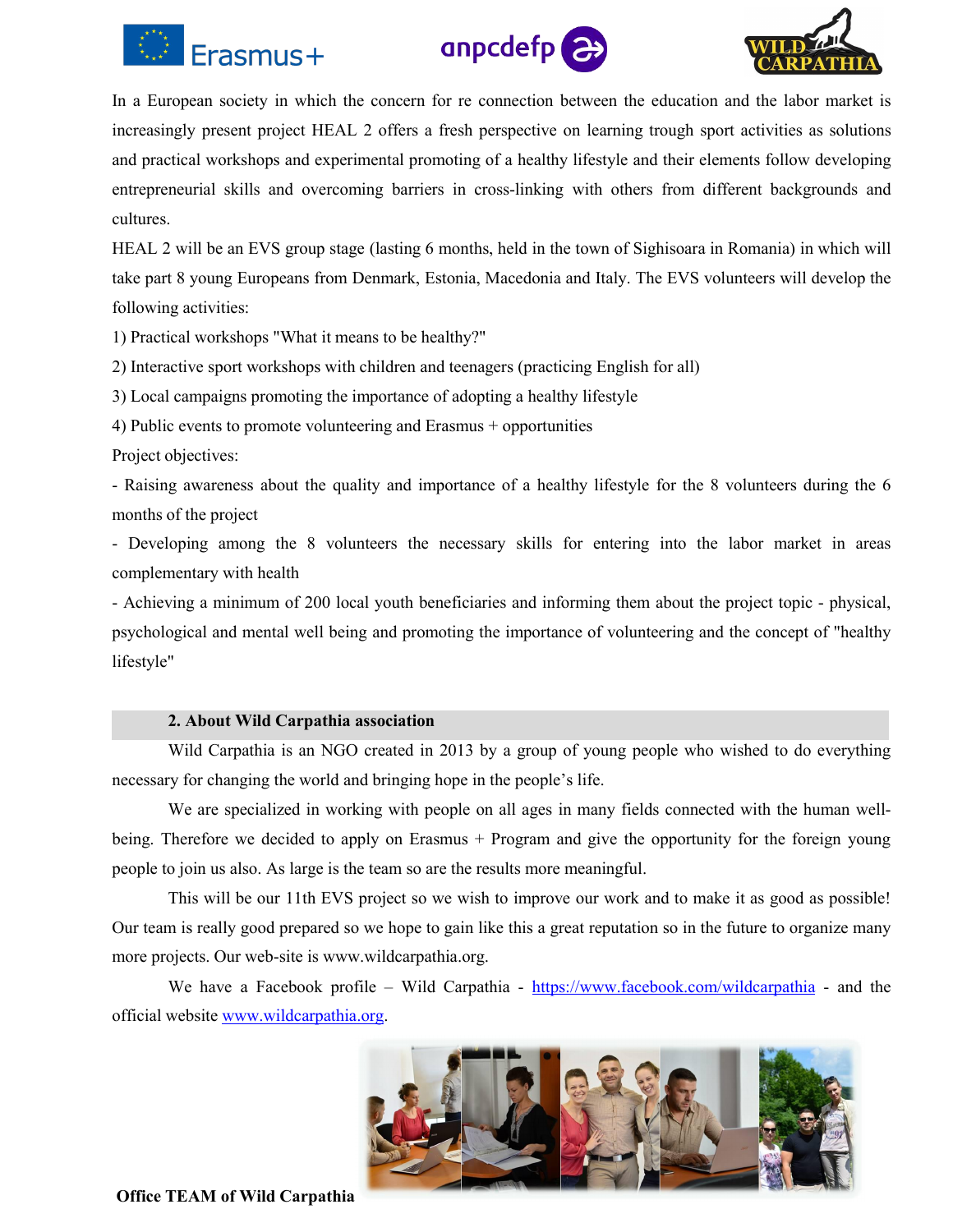





Alexandra Negrei (Ada), EVS project coordinator - [negrei\\_alexandra@yahoo.com](mailto:negrei_alexandra@yahoo.com) Phone: 004 0720 196 958 Marina Medelete (Mede), EVS facilitator – [mede.wildcarpathia@gmail.com](mailto:mede.wildcarpathia@gmail.com) Mobile phone: 004 0741 796 259 Bogdan Negrei (Bogdan), EVS volunteers personal coach and psychologist, sport instructor, chiro-therapist [dannegrei@gmail.com](mailto:dannegrei@gmail.com) Mobile phone: 004 0733 01 01 88.

#### **3. Venue, Living & Volunteering Conditions**

#### **Accomodation**

During the stage the EVS volunteers will live in Sighisoara city, a city in the middle of Romania country, in one of the 2 shared houses that we have rent in (common bedrooms, 2, 3 or 4 persons) with other EVS volunteers on other projects of our association. In total starting with April we will have the benefit to host 30 international volunteers. If the volunteers will have any special personal needs concerning the accommodation please let me know as soon as possible in order to analyze the situation and check the available opportunities. We will be happy to fulfill your wish as much as we can. The city is not so big, around 15000 inhabitants, so you will be walking to get to the office, at the medical cabinet or at the place where you will organize the activities. In any special case needed we will provide bus free passes cards. The accommodation place will have all the necessary elements, separate bedrooms by genders, bathrooms, equipped kitchen with everything necessary for preparing your food and free Wi-Fi.We will provide you with 1 round of bed sheets, pillows and blankets but please bring your own towels and everything that you consider that you will need specific for your stay here. Sighisoara is a touristic and historical place so it has benefits but also minuses, it's a citadel and the buildings are quite different for the rest of the country.





Sighisoara islocated in the historic region of [Transylvania.](https://en.wikipedia.org/wiki/Transylvania) Central [Sighișoara](https://en.wikipedia.org/wiki/Historic_Centre_of_Sighi%C8%99oara) has preserved in an exemplary way the features of a small [medieval](https://en.wikipedia.org/wiki/Middle_Ages) fortified city. It has been listed by [UNESCO](https://en.wikipedia.org/wiki/UNESCO) as a World [Heritage](https://en.wikipedia.org/wiki/World_Heritage_Site) Site.

#### **Food & Pocket money**

For food the volunteers will receive 100 Euro/person/month. Monthly allowance will be 60 Euro/person/month.

#### **What to bring**

We suggest you to bring with you your laptop, all kind of clothes, an unlock mobile phone in case you want it, to be able to buy for yourself a Romanian sim card, towels, traditional stuff from your country (food, sweets, presentation movies, etc.) for our first intercultural party and also special medicine if you need.